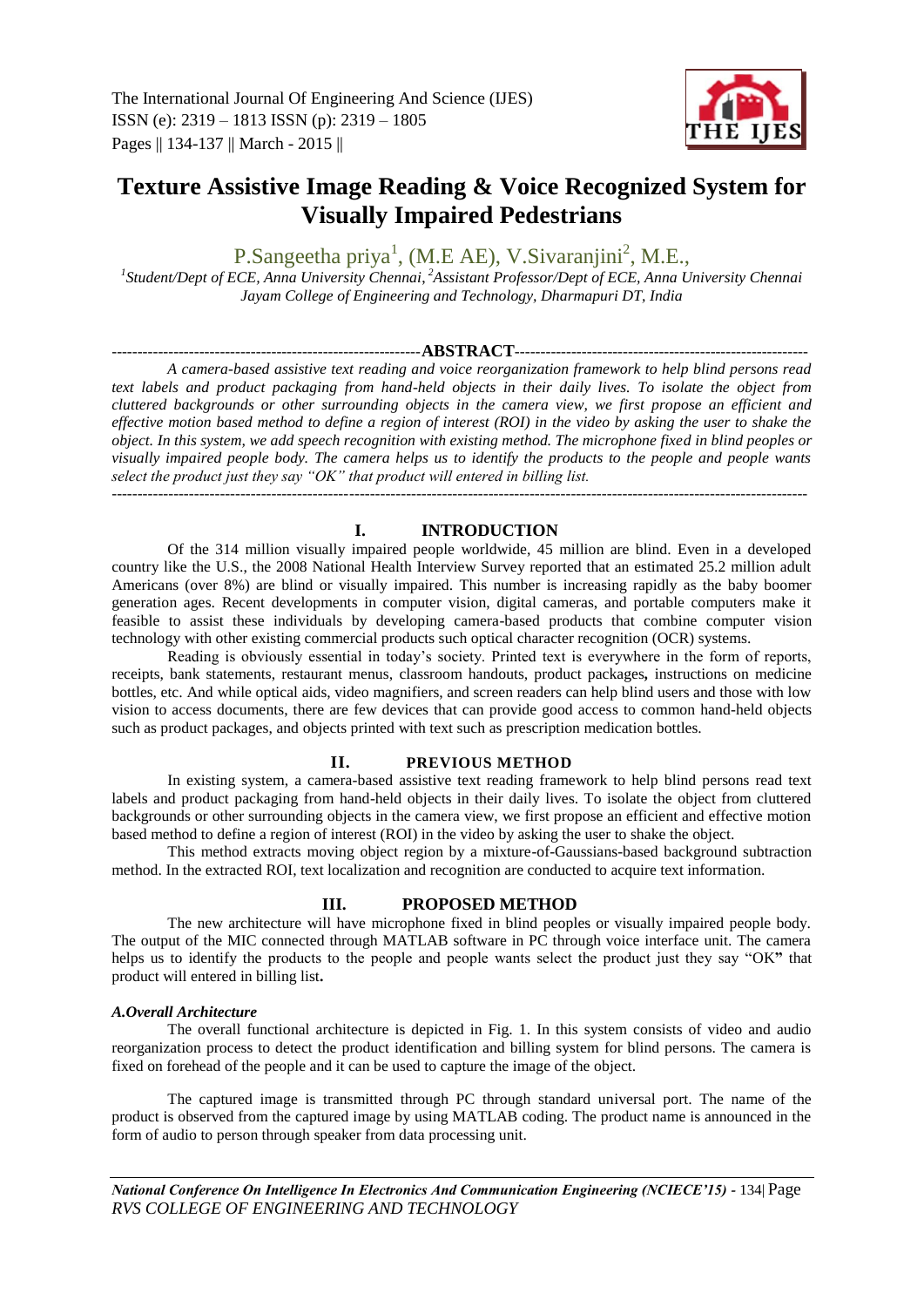

Fig. 1.Functional architecture of proposed method.

The MIC can be used for blind people to select the product by using their own voice. The micro phone is used to convert the audio signal into electrical signal and also convert the wav read function through audio interface unit.

The voice system can be used to recognize by using threshold detection method and it applied to the input of data processing unit. The billed output can be taken from data processing unit*.*

The product name is announced in the form of audio to person through speaker from data processing unit. The MIC can be used for blind people to select the product by using their own voice. The micro phone is used to convert the audio signal into electrical signal and also convert the wav read function through audio interface unit.

The voice system can be used to recognize by using threshold detection method and it applied to the input of data processing unit. The billed output can be taken from data processing unit.

#### Scene Capture Camera captured Detect object **Extract text** of interest Component images regions audio Data Proces driver Lactaid Voice input MILK **REDUCED FAT** Text binarization and Output text to blind **Audio Output** recognition user in speech Fig. 2. Framework and Algorithm.

# *C.Framework and Algorithm*

The framework and algorithm shown in Fig. 2.

*National Conference On Intelligence In Electronics And Communication Engineering (NCIECE'15) -* 135| Page *RVS COLLEGE OF ENGINEERING AND TECHNOLOGY*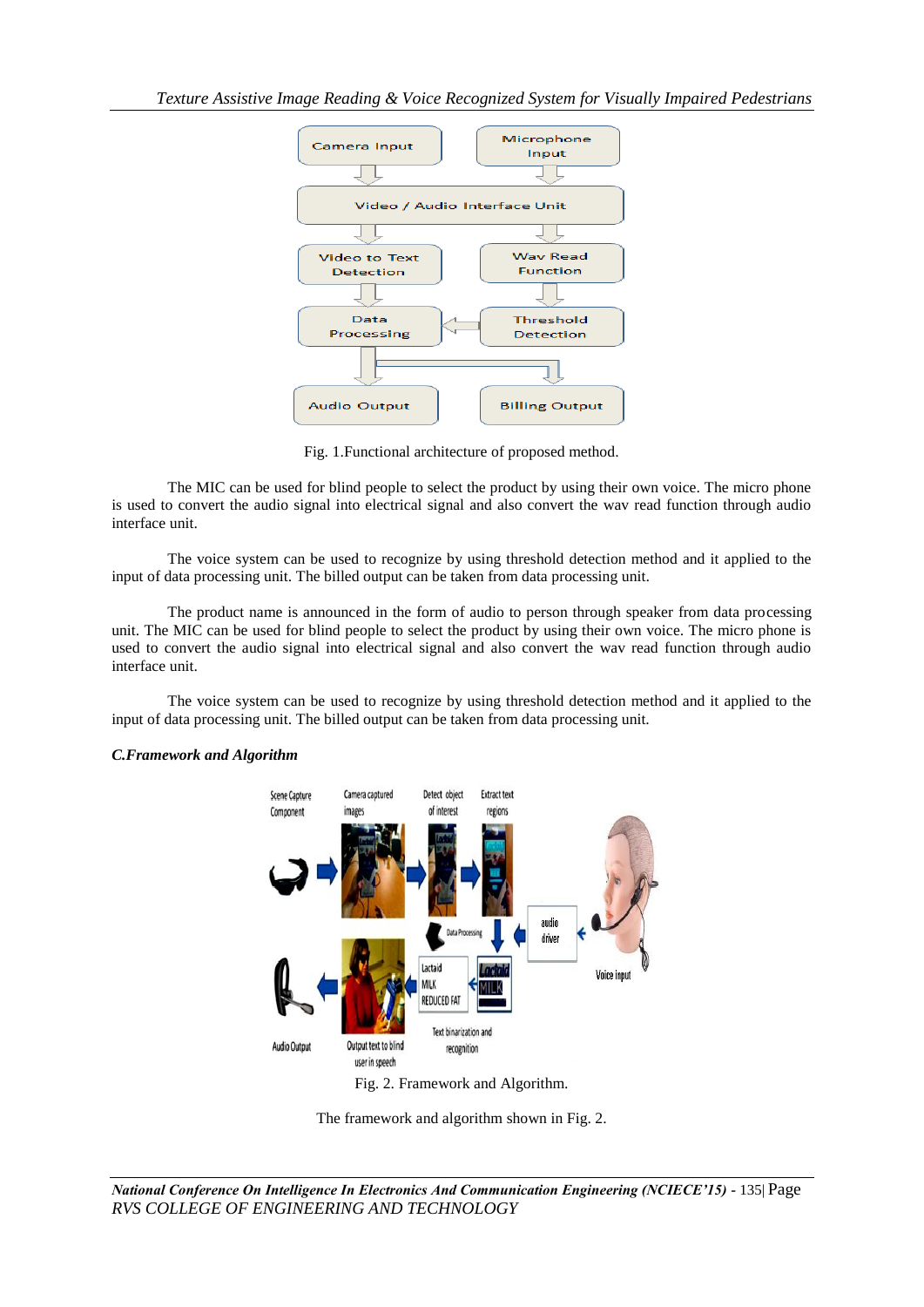A frame sequence *V* is captured by a camera worn by blind users, containing their hand-held objects and cluttered background. To extract text information from the objects, motion based object detection is first applied to determine the user's object of interest *S* by shaking the object while recording video.

Where *Vi* denotes the *i*th frame in the captured sequence, *|V |* denotes the number of frames, *B* denotes the estimated background from motion-based object detection, and *R* represents the calculated foreground object at each frame. The object of interest is localized by the average of foreground masks.

In this system consists of video and audio reorganization process to detect the product identification and billing system for blind persons. The camera is fixed on forehead of the people and it can be used to capture the image of the object.

# *D.Automatic Text Extraction*

We design a learning-based algorithm for automatic localization of text regions in image. In order to handle complex backgrounds, we propose two novel feature maps to extracts text features based on stroke orientations and edge distributions, respectively.

Here, stroke is defined as a uniform region with bounded width and significant extent. These feature maps are combined to build an Ada-boost based text classifier. The automatic text extraction flow has shown below in the figure3.



Fig. 4.Functional architecture of proposed method

# *E.Threshold as a measure of measurement*

.

Threshold and the Psychometric Function The term *threshold* can be defined in several ways. In the strictest sense, a threshold is the value of a stimulus dimension.

Usually intensity, above which the stimulus always elicits a response and below which there is never a response. Because *always* and *never* are difficult to establish, it is necessary to redefine threshold in terms of measurable probabilities.

*National Conference On Intelligence In Electronics And Communication Engineering (NCIECE'15) -* 136| Page *RVS COLLEGE OF ENGINEERING AND TECHNOLOGY*